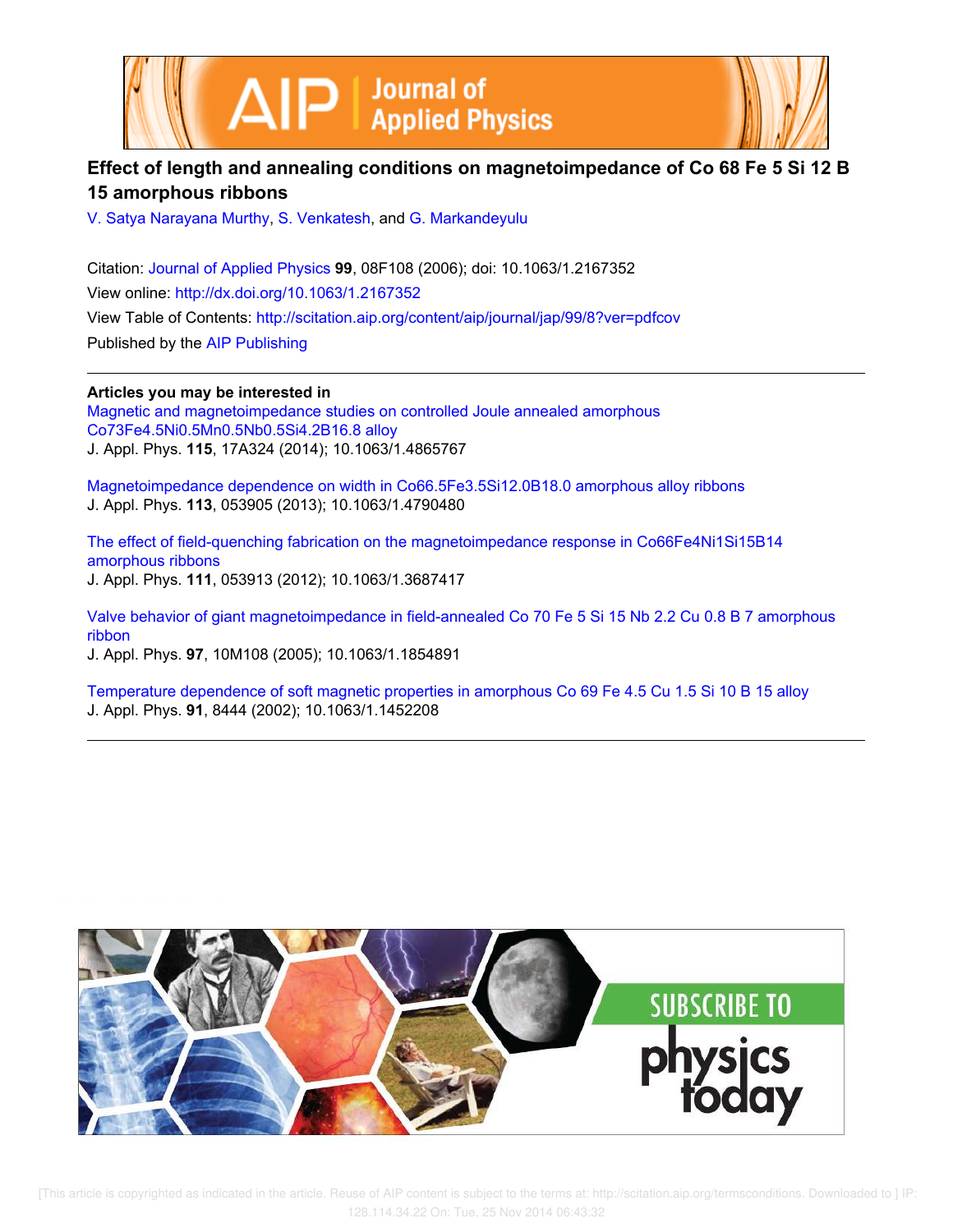# **Effect of length and annealing conditions on magnetoimpedance of Co68Fe5Si12B<sup>15</sup> amorphous ribbons**

V. Satya Narayana Murthy, S. Venkatesh, and G. Markandeyulu<sup>a)</sup>

*Magnetism and Magnetic Materials Laboratory, Department of Physics, Indian Institute of Technology Madras, Chennai-600 036, India*

(Presented on 1 November 2005; published online 20 April 2006)

The effect of conventional annealing and Joule annealing on magnetoimpedance (MI) of  $Co<sub>68</sub>Fe<sub>5</sub>Si<sub>12</sub>B<sub>15</sub>$  ribbons was studied. The ribbons used for the MI measurements were 1 and 5 cm long. The as cast 5-cm-long ribbons exhibit a larger MI compared with the 1-cm-long ribbons, at all frequencies. The maximum MI of the as cast ribbons of 5 cm length is 17% at 600 kHz whereas for the 1-cm-long ribbons it is 3% at 500 kHz. Conventional annealing carried out at 200 and 300 °C for 1 h results in the decrease of the MI in both the 5 and 1-cm-long ribbons, respectively. The Joule annealing of the 5-cm-long ribbons employing a current of 500 mA for 5 min. causes the increase of the MI to 26% at 800 kHz. For the 1 cm Joule-annealed ribbon, employing a current of 500 mA for 5 min., the maximum MI observed is 6% at 500 kHz. © *2006 American Institute of Physics*. [DOI: 10.1063/1.2167352]

### **INTRODUCTION**

One of the most significant properties of amorphous soft ferromagnetic materials is the magnetoimpedance (MI), a property useful for materials to be used as magnetic-field detecting sensors.<sup>1,2</sup> These devices are very sensitive and have quick response to magnetic field. MI is the change in the impedance of the material in an external steady magnetic field which is applied along the length of the ribbon and is related to the changes in the magnetization (permeability) of the ribbon due to the steady magnetic field.<sup>3</sup>

The MI has been extensively studied in Co and Fe rich amorphous ribbons and wires. $4-\dot{6}$  The MI effect is very sensitive to the composition, sample shape, annealing conditions, and stress. In amorphous materials, MI can be optimized by inducing transverse anisotropy by subjecting the materials to thermal or stress treatments. However, few reports are available on the influence of geometrical dimensions on  $MI^{7,8}$ 

In this paper the MI effect in  $Co_{68}Fe_5Si_{12}B_{15}$  ribbons is presented. The effect of ribbon length on the MI is explained by comparing the MIs of 1- and 5-cm-long ribbons. The maximum MI ratios obtained for the as cast and conventional and Joule-annealed ribbons, respectively, are compared.

# **EXPERIMENTAL DETAILS**

The  $Co_{68}Fe_5Si_{12}B_{15}$  alloy was prepared by arc melting the high pure constituent elements (transition metals-99.95%, Silicon-99.99%, and Boron-99.5%) in argon atmosphere. The ingot was melted several times to obtain a homogenized mixture. The weight loss after the melting was less than 0.5%. The ribbons were prepared by the meltspinning technique in argon atmosphere. The ribbons obtained were 1–2 mm wide and 30–40  $\mu$ m thick. The MI measurements were carried out on 1- and 5-cm-length ribbons using an impedance analyzer (HP 4192A) in the frequency range 500 kHz–2 MHz, by keeping the amplitude of the alternating current as 10 mA in the above frequency range. A magnetic field up to 100 Oe was applied using a Helmholtz coil. The MI ratio is defined as

$$
\frac{\Delta Z}{Z} \% = \frac{Z(H) - Z(H_{\text{max}})}{Z(H_{\text{max}})} 100,\tag{1}
$$

where  $Z(H)$  is the impedance at a field *H* and  $Z(H_{\text{max}})$  is the impedance at the field at which it saturates.

Conventional annealing was done in vacuum at 200 and 300°C for 1 h. Joule annealing was carried out with the application of steady currents of 500 and 800 mA for 5–15 min durations.

## **RESULTS AND DISCUSSIONS**

Figures  $1(a)$  and  $1(b)$  show the field dependence of MI of the as cast ribbons of 5 and 1 cm lengths, respectively, at 500 kHz, 600 kHz, 800 kHz, and 1 MHz. At all frequencies, the MI values of the 5-cm-long ribbon are higher than those of the 1-cm-long ribbon. The MI attains a maximum value of 17% for 5-cm-long ribbon and 3% for 1-cm-long ribbon, at 600 kHz.

The variation of MI with length can be explained using demagnetizing field theory. For long ribbons the demagnetizing field is less effective compared with the short ribbon. For short ribbons, the effect of demagnetizing field is larger and complex domain structures are formed at the ends. Thus, the domain walls are pinned inside the closure structures and as a result the permeability is lower compared to the long ribbons.<sup>8,9</sup> The MI therefore, is smaller in short ribbons than in long ribbons.

Thermal treatments modify the structure and properties of the amorphous magnetic materials through stress release and structural relaxation of the amorphous phase or through the growth of the crystallized layer at the sample surface.<sup>10</sup>

a)Author to whom correspondence should be addressed; FAX:  $+91-44-$ 22570509/22570545; electronic mail: mark@physics.iitm.ac.in

 <sup>[</sup>This article is copyrighted as indicated in the article. Reuse of AIP content is subject to the terms at: http://scitation.aip.org/termsconditions. Downloaded to ] IP: 128.114.34.22 On: Tue, 25 Nov 2014 06:43:32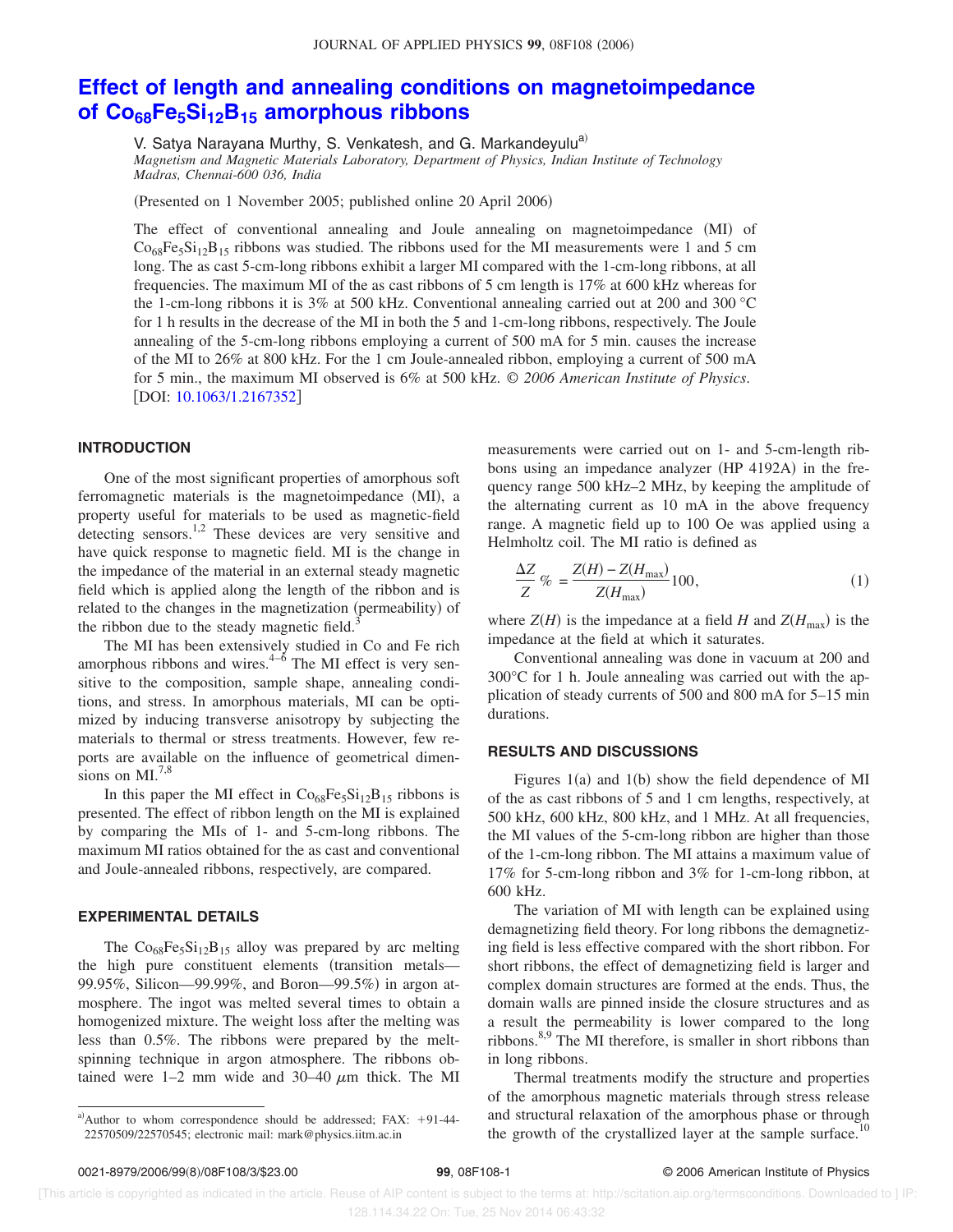

FIG. 1. MI of as cast  $Co_{68}Fe_5Si_{12}B_{15}$  ribbons of (a) 5 cm and (b) 1 cm length, respectively, measured at different frequencies.

The kinetics of the different thermal treatments, i.e., conventional annealing, Joule annealing, etc., is different, because the internal structure of the ribbon is modified differently.

Figures  $2(a)$  and  $2(b)$  show the MI patterns of conventionally annealed ribbons of 5- and 1-cm-length, respectively, at 800 kHz (the frequency at which the MI is maximum). After annealing at 200  $^{\circ}$ C for 1 h, the maximum MI for the 5-cm-long ribbon decreases to 15%. The MI decrease might be due to the crystallization of the ribbon, which leads to an increase of the magnetocrystalline anisotropy. Increasing the annealing temperature to 300 °C causes the MI to decrease further to 8%. However, for the 1-cm-long ribbon, probably because of the effect of the complex domain structure dominating over that of the grain growth, the MI is not affected until the ribbon is annealed at 300 °C after which, the MI decreases to 2%.

Figure 3 shows the MI of Joule-annealed (employing a current of  $5 \text{ mA}$  between 1 and  $15 \text{ min}$ )  $5$ -cm-long ribbons at a frequency of 800 kHz. The MI increases with increasing



FIG. 3. MI at 800 kHz for Joule-annealed  $\text{Co}_{68}\text{Fe}_5\text{Si}_{12}\text{B}_{15}$  ribbons employing a 500 mA current.

the Joule-annealing time and it reaches a maximum value of 26% for 5 min Joule-annealed ribbon. Further increase in the Joule-annealing time to 15 min causes the MI to decrease to 18%. The kinetics of the Joule annealing is somewhat slower than that of the conventional annealing; thus, Joule annealing for a short interval (up to 5 min) relaxes the internal stresses in the ribbon resulting in the increase of the MI. With further increase in annealing time, the crystallization takes place increasing the anisotropy and resulting in the decrease of the MI. Joule annealing of 1-cm-long ribbon for 5 min employing a current of 500 mA causes the MI to increase to 6% at 500 kHz.

Figure 4 shows the MI of Joule-annealed ribbons for 5 min employing annealing currents of 500 and 800 mA. For 800 mA Joule-annealed ribbon MI is less compared with the 500 mA Joule-annealed ribbon and this probably is due to



FIG. 2. MI of conventionally annealed  $Co_{68}Fe_5Si_{12}B_{15}$  ribbons of (a) 5 cm and (b) 1 cm long, at 800 kHz.



FIG. 4. MI at 800 kHz for Joule-annealed  $\text{Co}_{68}\text{Fe}_{5}\text{Si}_{12}\text{B}_{15}$  ribbons employing currents of 500 and 800 mA.

 [This article is copyrighted as indicated in the article. Reuse of AIP content is subject to the terms at: http://scitation.aip.org/termsconditions. Downloaded to ] IP: 128.114.34.22 On: Tue, 25 Nov 2014 06:43:32